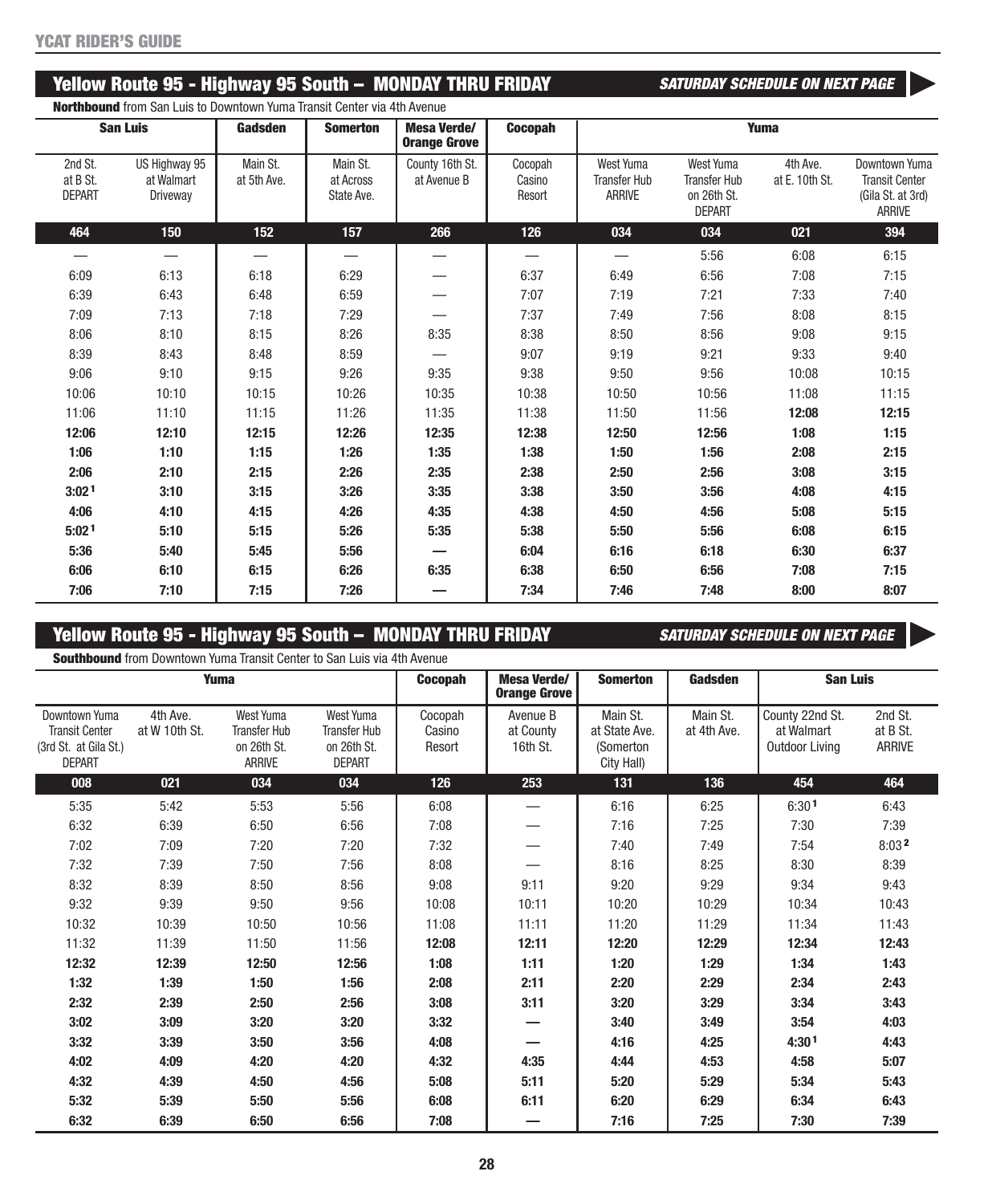$\blacktriangleright$ 

 $\blacktriangleright$ 

## **Yellow Route 95 - Highway 95 South – SATURDAY**

| <b>San Luis</b>                      |                                         | Gadsden                 | <b>Somerton</b>                     | <b>Mesa Verde/</b><br><b>Orange Grove</b> | <b>Cocopah</b>              | Yuma                                                                               |                                                                                    |                            |                                                                                     |
|--------------------------------------|-----------------------------------------|-------------------------|-------------------------------------|-------------------------------------------|-----------------------------|------------------------------------------------------------------------------------|------------------------------------------------------------------------------------|----------------------------|-------------------------------------------------------------------------------------|
| 2nd St.<br>at B St.<br><b>DEPART</b> | US Highway 95<br>at Walmart<br>Driveway | Main St.<br>at 5th Ave. | Main St.<br>at Across<br>State Ave. | County 16th St.<br>at Avenue B            | Cocopah<br>Casino<br>Resort | West Yuma<br><b>Transfer Hub</b><br>on 26th St.<br>(Near Walmart)<br><b>ARRIVE</b> | West Yuma<br><b>Transfer Hub</b><br>on 26th St.<br>(Near Walmart)<br><b>DEPART</b> | 4th Ave.<br>at E. 10th St. | Downtown Yuma<br><b>Transit Center</b><br>(Gila St.<br>at 3rd St.)<br><b>ARRIVE</b> |
| 464                                  | 150                                     | 152                     | 157                                 | 266                                       | 126                         | 034                                                                                | 034                                                                                | 021                        | 394                                                                                 |
| 9:09                                 | 9:13                                    | 9:18                    | 9:29                                |                                           | 9:37                        | 9:49                                                                               | 9:56                                                                               | 10:08                      | 10:14                                                                               |
| 10:09                                | 10:13                                   | 10:18                   | 10:29                               |                                           | 10:37                       | 10:49                                                                              | 10:56                                                                              | 11:08                      | 11:14                                                                               |
| 11:06                                | 11:10                                   | 11:15                   | 11:26                               | 11:35                                     | 11:38                       | 11:50                                                                              | 11:56                                                                              | 12:08                      | 12:14                                                                               |
| 12:09                                | 12:13                                   | 12:18                   | 12:29                               | –                                         | 12:37                       | 12:49                                                                              | 12:56                                                                              | 1:08                       | 1:14                                                                                |
| 1:06                                 | 1:10                                    | 1:15                    | 1:26                                | 1:35                                      | 1:38                        | 1:50                                                                               | 1:56                                                                               | 2:08                       | 2:14                                                                                |
| 2:09                                 | 2:13                                    | 2:18                    | 2:29                                | –                                         | 2:37                        | 2:49                                                                               | 2:56                                                                               | 3:08                       | 3:14                                                                                |
| 3:06                                 | 3:10                                    | 3:15                    | 3:26                                | 3:35                                      | 3:38                        | 3:50                                                                               | 3:56                                                                               | 4:08                       | 4:14                                                                                |
| 4:09                                 | 4:13                                    | 4:18                    | 4:29                                | –                                         | 4:37                        | 4:49                                                                               | 4:56                                                                               | 5:08                       | 5:14                                                                                |
| 5:06                                 | 5:10                                    | 5:15                    | 5:26                                | 5:35                                      | 5:38                        | 5:50                                                                               | 5:56                                                                               | 56:08                      | 6:14                                                                                |

**Northbound** from San Luis to Downtown Yuma Transit Center via 4th Avenue

# **Yellow Route 95 - Highway 95 South – SATURDAY**

**Southbound** from Downtown Yuma Transit Center to San Luis via 4th Avenue

| Yuma                                                                                |                           |                                                                             |                                                                             | <b>Cocopah</b>              | Mesa Verde/<br><b>Orange Grove</b> | <b>Somerton</b>                                      | Gadsden                 | <b>San Luis</b>                                 |                                      |
|-------------------------------------------------------------------------------------|---------------------------|-----------------------------------------------------------------------------|-----------------------------------------------------------------------------|-----------------------------|------------------------------------|------------------------------------------------------|-------------------------|-------------------------------------------------|--------------------------------------|
| Downtown Yuma<br><b>Transit Center</b><br>(3rd St.<br>at Gila St.)<br><b>DEPART</b> | 4th Ave.<br>at W 10th St. | West Yuma<br>Transfer Hub<br>on 26th St.<br>(Near Walmart)<br><b>ARRIVE</b> | West Yuma<br>Transfer Hub<br>on 26th St.<br>(Near Walmart)<br><b>DEPART</b> | Cocopah<br>Casino<br>Resort | Avenue B<br>at County<br>16th St.  | Main St.<br>at State Ave.<br>(Somerton<br>City Hall) | Main St.<br>at 4th Ave. | County 22nd St.<br>at Walmart<br>Outdoor Living | 2nd St.<br>at B St.<br><b>ARRIVE</b> |
| 008                                                                                 | 021                       | 034                                                                         | 034                                                                         | 126                         | 253                                | 131                                                  | 136                     | 454                                             | 464                                  |
| 9:32                                                                                | 9:39                      | 9:50                                                                        | 9:56                                                                        | 10:08                       |                                    | 10:16                                                | 10:25                   | 10:30                                           | 10:39                                |
| 10:32                                                                               | 10:39                     | 10:50                                                                       | 10:56                                                                       | 11:08                       |                                    | 11:16                                                | 11:25                   | 11:30                                           | 11:39                                |
| 11:32                                                                               | 11:39                     | 11:50                                                                       | 11:56                                                                       | 12:08                       | 12:11                              | 12:20                                                | 12:29                   | 12:34                                           | 12:43                                |
| 12:32                                                                               | 12:39                     | 12:50                                                                       | 12:56                                                                       | 1:08                        |                                    | 1:16                                                 | 1:25                    | 1:30                                            | 1:39                                 |
| 1:32                                                                                | 1:39                      | 1:50                                                                        | 1:56                                                                        | 2:08                        | 2:11                               | 2:20                                                 | 2:29                    | 2:34                                            | 2:43                                 |
| 2:32                                                                                | 2:39                      | 2:50                                                                        | 2:56                                                                        | 3:08                        |                                    | 3:16                                                 | 3:25                    | 3:30                                            | 3:39                                 |
| 3:32                                                                                | 3:39                      | 3:50                                                                        | 3:56                                                                        | 4:08                        | 4:11                               | 4:20                                                 | 4:29                    | 4:34                                            | 4:43                                 |
| 4:32                                                                                | 4:41                      | 4:52                                                                        | 4:56                                                                        | 5:08                        |                                    | 5:16                                                 | 5:25                    | 5:30                                            | 5:39                                 |
| 5:32                                                                                | 5:41                      | 4:52                                                                        | 5:56                                                                        | 6:08                        | 6:11                               | 6:20                                                 | 6:29                    | 6:34                                            | 6:43                                 |

**1** = This bus will serve ACCT Call Center on San Luis Plaza Dr. at 6:39, **3:02, 4:30 and 5:02.**

**2** = This bus will serve AWC San Luis Center on Monday through Thursday when open.

All Yellow Route 95 trips become Orange Route 2 trips at the Downtown Yuma Transit Center continuing on to Yuma Palms Regional Center ot AWC/NAU/UA. Check headsigns.

 $=$  = No service at this time.

AM times are shown in lightface type. **PM times** are in **boldface type**. Schedules are subject to change without notice. Times are approximate and may vary depending on traffic conditions, weather and other conditions. Not all YCAT bus stops are shown on the route map. Buses will stop at all YCAT bus stops along the route.

**000** = catTRAX ID Number. See page 2 to learn how to determine when your bus will arrive in real time.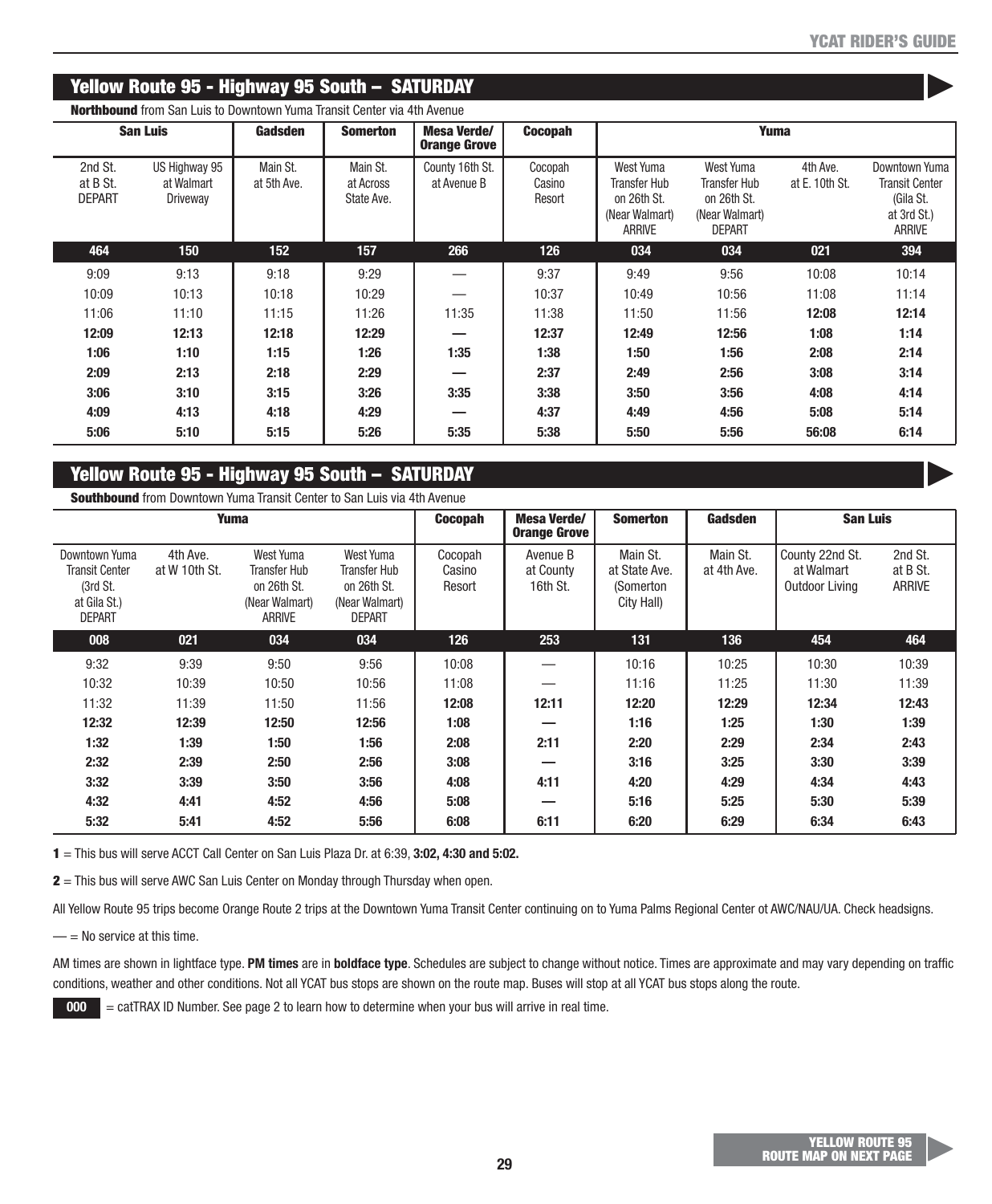#### **Yellow Route 95 - Highway 95 South – Route Map**